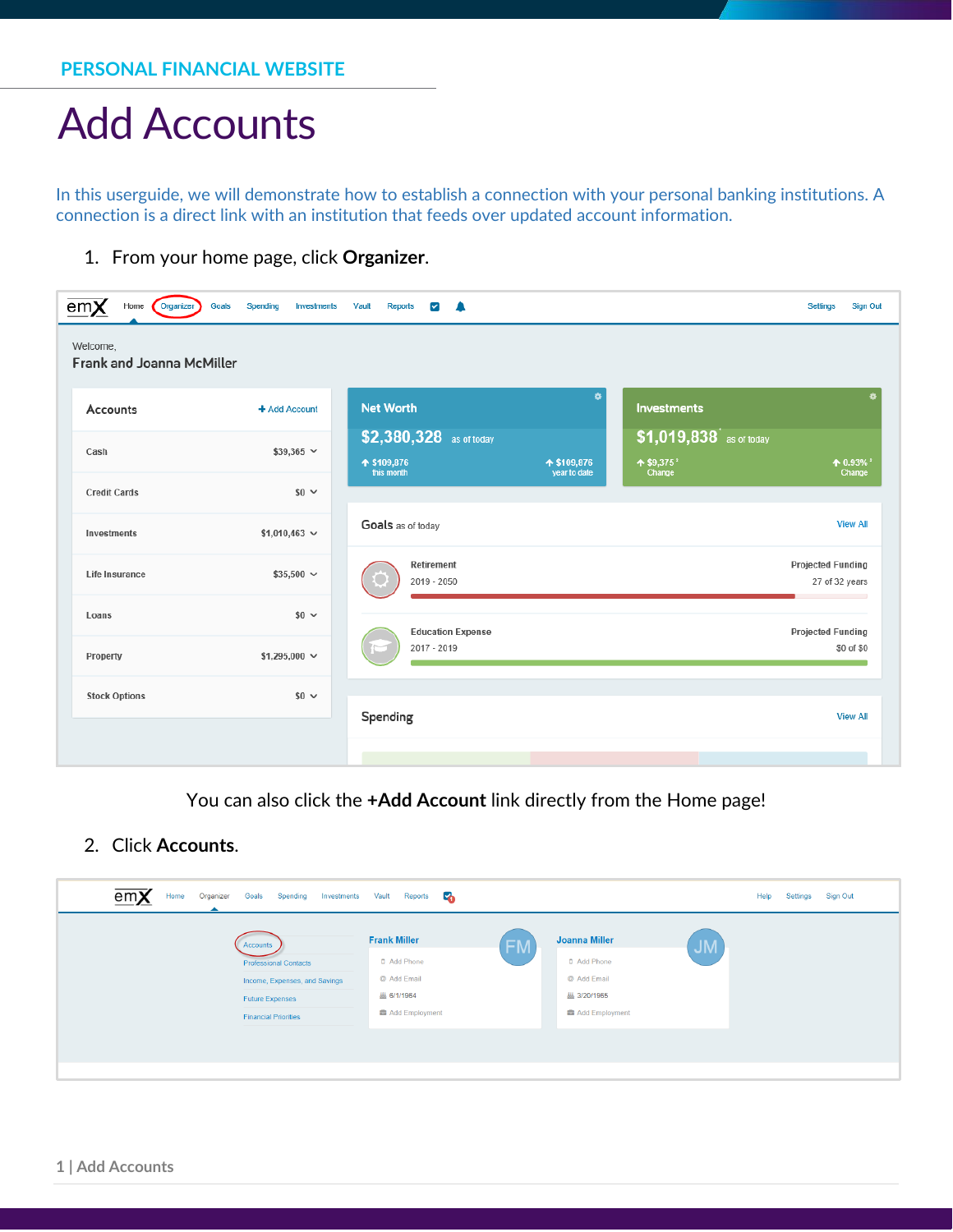3. Review the information on why you should add accounts, and what type of accounts you should add. Click **Add**.

| G Go back to Organizer<br>Accounts | Add                                                                                                                                               |
|------------------------------------|---------------------------------------------------------------------------------------------------------------------------------------------------|
|                                    | No accounts have been added yet.                                                                                                                  |
|                                    |                                                                                                                                                   |
|                                    |                                                                                                                                                   |
|                                    |                                                                                                                                                   |
|                                    | Why should you add your accounts?                                                                                                                 |
| benefit from:                      | Adding your account connections is one of the most important steps toward establishing a holistic view of your financial picture. In doing so you |
| C                                  | Account values that update automatically each night to give an accurate view of your current financial status.                                    |
|                                    | Access to all of your accounts, organized neatly in one place.                                                                                    |
|                                    | 24/7 monitoring of your financial well-being.                                                                                                     |
|                                    | What types of accounts should you add?                                                                                                            |
|                                    | Cash - Including any checking, savings, or other cash accounts.                                                                                   |
|                                    | Investments - Including brokerage, 401(k), 529, etc.                                                                                              |
|                                    | Credit Cards - Any major credit or charge accounts.                                                                                               |
| Ш                                  | Loans - All types of loans, including mortgage, home equity, auto, school, personal, etc.                                                         |
|                                    | Life Insurance - Including whole life, term life, group policies, etc.                                                                            |
|                                    | Property - Including homes, businesses, cars, jewelry, and any other personal belongings of value.                                                |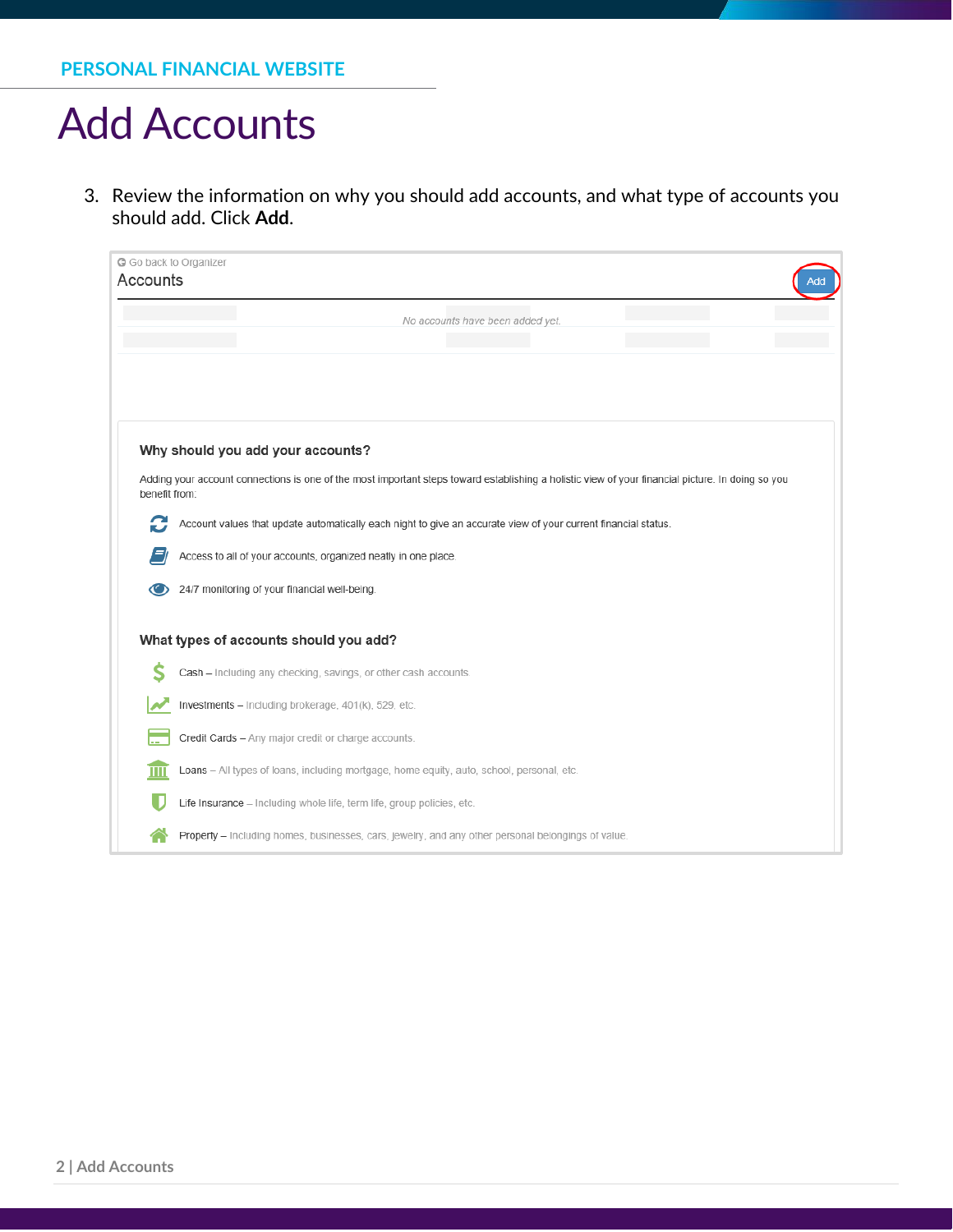4. Select whether or not you have an online login for this account.

**Please Note:** If you do not have an online login for this account, the application will help you add the accounts manually.



5. Enter the institution's name or website address and click **Search**.

| Enter your institution's name or website address                                                                        |
|-------------------------------------------------------------------------------------------------------------------------|
| Search                                                                                                                  |
|                                                                                                                         |
| Can't find your institution?                                                                                            |
| Some accounts don't have online access. To add those accounts, you will need to use a form to fill out the information. |
| Help me add my account                                                                                                  |
|                                                                                                                         |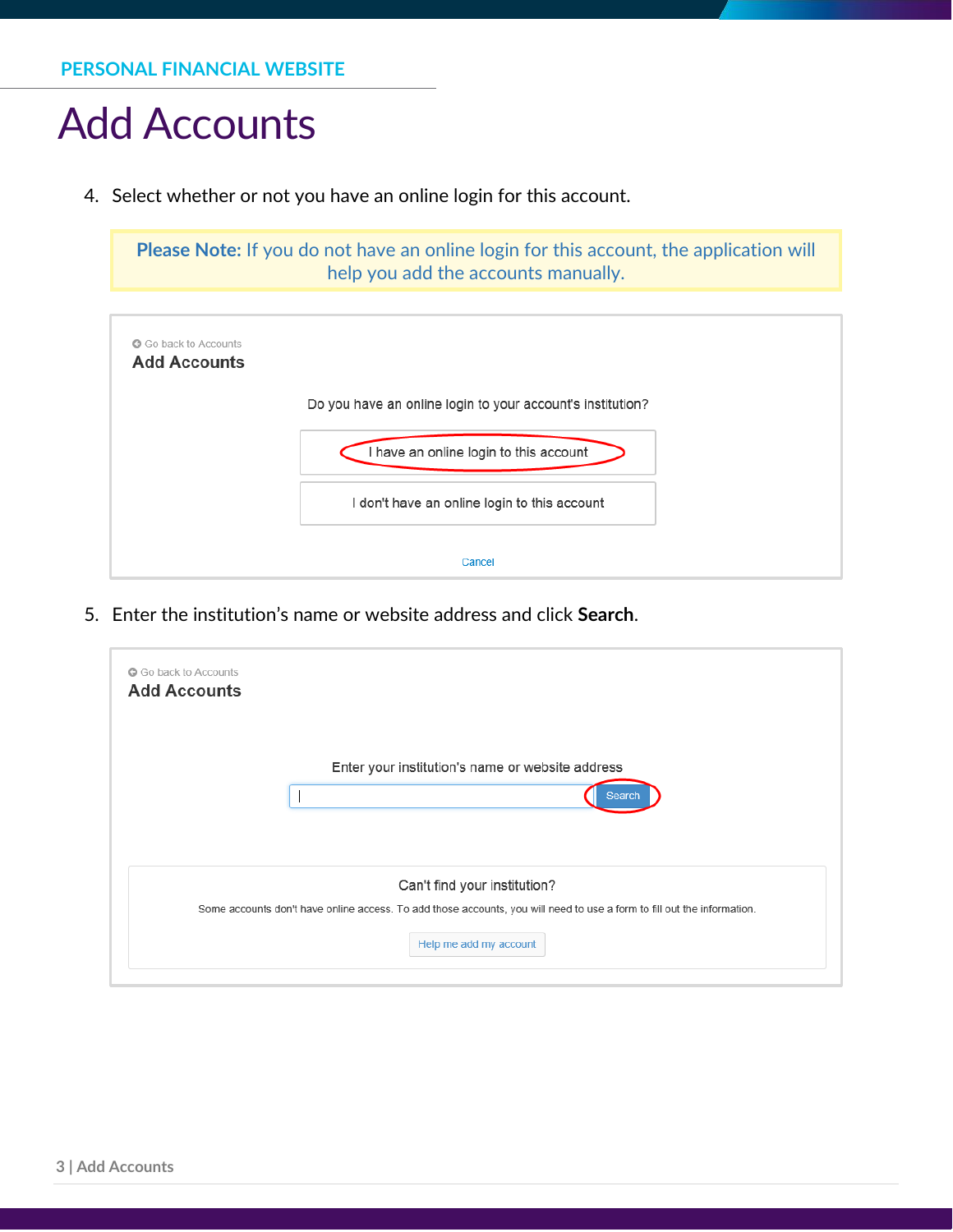6. From the search results found, select the appropriate link.

| <b>G</b> Go back to Accounts                   |        |                                                  |        |
|------------------------------------------------|--------|--------------------------------------------------|--------|
| <b>Add Accounts</b>                            |        |                                                  |        |
|                                                |        |                                                  |        |
|                                                |        |                                                  |        |
|                                                |        | Enter your institution's name or website address |        |
|                                                | emoney | $\times$                                         | Search |
|                                                |        |                                                  |        |
| Search results (1 matches found)               |        |                                                  |        |
| 1. eMoney Advisor Source (EMA) - Client Access |        |                                                  |        |
|                                                |        |                                                  |        |

7. Next you will acknowledge the institution notice where applicable. This notice will inform you of any important information relating to this institution's connection. Click **Continue**.

| Acknowledge Institution Notice                                                                                                                       |
|------------------------------------------------------------------------------------------------------------------------------------------------------|
| <b>Source Purpose</b>                                                                                                                                |
| The purpose of this source is to demonstrate establishing a Client Connection.                                                                       |
| <b>Status Screen Summary</b>                                                                                                                         |
| The current screen will be used on any source in the eMoney Advisor system. It is designed to fulfill one of the following:                          |
| Educate users on any known maintenance issues.                                                                                                       |
| Explain any unique set-up steps for a source                                                                                                         |
| Explain why accounts are not updating during certain time periods                                                                                    |
| Other source specific information                                                                                                                    |
| Please instruct the users to review this section prior to calling or reporting a problem on a Connection that is in error. Please note, a connection |
| to this test source may be removed at any time.                                                                                                      |
| <b>Source Purpose</b>                                                                                                                                |
| The purpose of this source is to demonstrate establishing a Client Connection.                                                                       |
| <b>Status Screen Summary</b>                                                                                                                         |
| The current screen will be used on any source in the eMoney Advisor system. It is designed to fulfill one of the following:                          |
| Educate users on any known maintenance issues.                                                                                                       |
| Explain any unique set-up steps for a source                                                                                                         |
| Explain why accounts are not updating during certain time periods                                                                                    |
| Other source specific information                                                                                                                    |
| Please instruct the users to review this section prior to calling or reporting a problem on a Connection that is in error. Please note, a connection |
| to this test source may be removed at any time.                                                                                                      |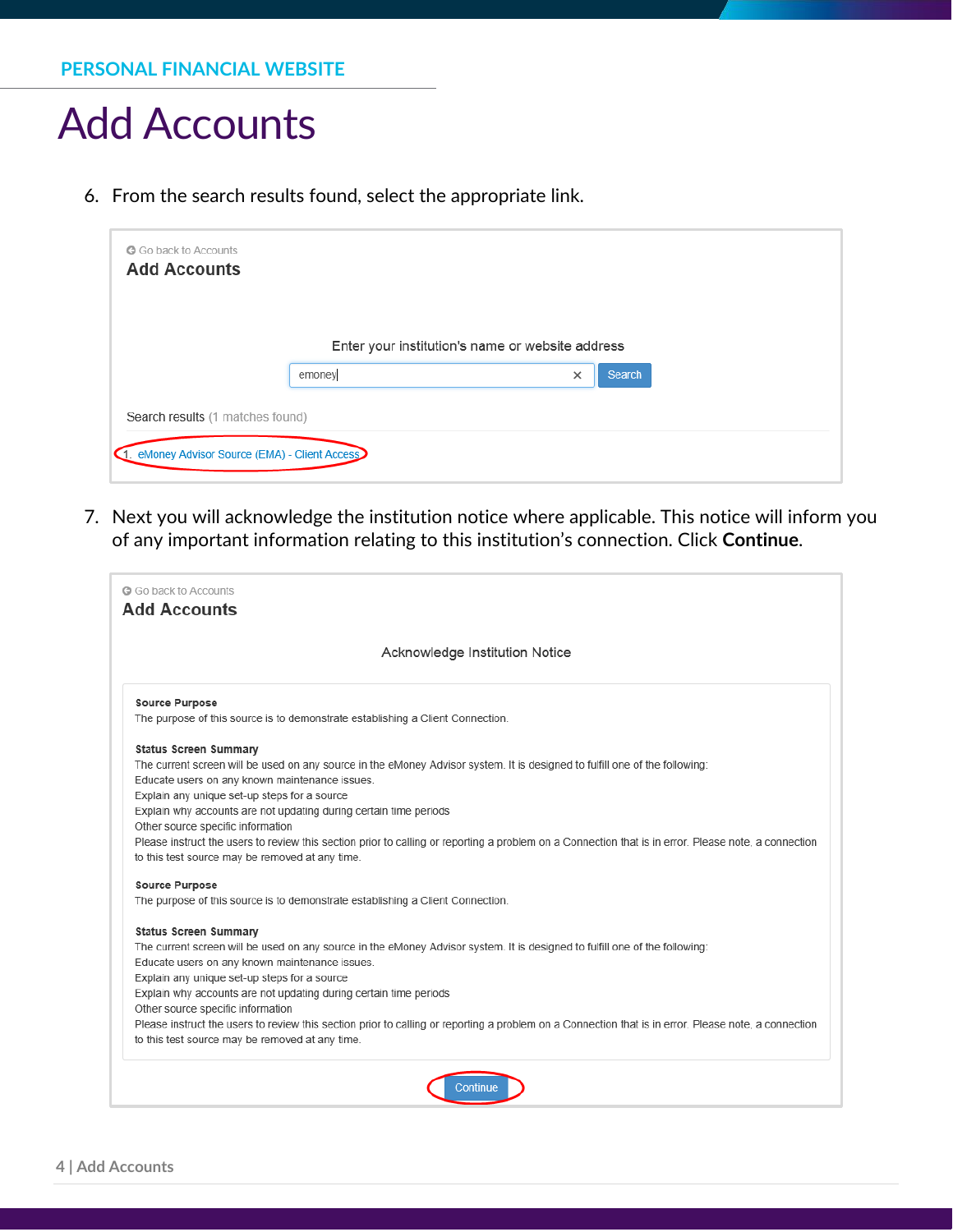8. Enter in your login credentials for this institution and click **Connect**. If there's an issue connecting to your accounts, you'll receive a status message describing the problem. Click on the message to learn how to fix it.

| G Go back to Accounts<br><b>Add Accounts</b> |                                                            |  |
|----------------------------------------------|------------------------------------------------------------|--|
|                                              | eMoney                                                     |  |
|                                              | wealth.emaplan.com                                         |  |
|                                              | To connect to your accounts, enter your credentials below. |  |
|                                              | <b>User Name</b>                                           |  |
|                                              | emoney                                                     |  |
|                                              | Password                                                   |  |
|                                              |                                                            |  |
|                                              | Connect                                                    |  |

9. Once your credentials have been verified you can review the accounts brought over through the connection. Click **Continue** to return to an overview of all accounts you have entered into your portal.

| <b>C</b> Go back to Accounts<br><b>Add Accounts</b>                                 |                        |               |
|-------------------------------------------------------------------------------------|------------------------|---------------|
| <b>Money</b>                                                                        |                        |               |
| ● You've successfully connected to eMoney Advisor Source (EMA) - Client Access!     |                        |               |
| You can review your new accounts below. To return to the full list, click continue. |                        |               |
| Mortgage                                                                            | Mortgage - Mortgage    | $-$ \$426,385 |
| <b>Blue Credit Card</b>                                                             | Loan - Credit Card     | $-$2,368$     |
| <b>Stock Options</b>                                                                | <b>Stock Option</b>    | \$1,239,505   |
| <sup>+</sup> Orion Investments                                                      | Taxable Investment     | \$40,249      |
| Health Savings Account                                                              | Health Savings Account | \$41,385      |
| <sup>†</sup> Default Account Type                                                   | Taxable Investment     | \$1,000       |
| <sup>+</sup> Any Account Type                                                       | Taxable Investment     | \$1,500       |
| Continue                                                                            |                        |               |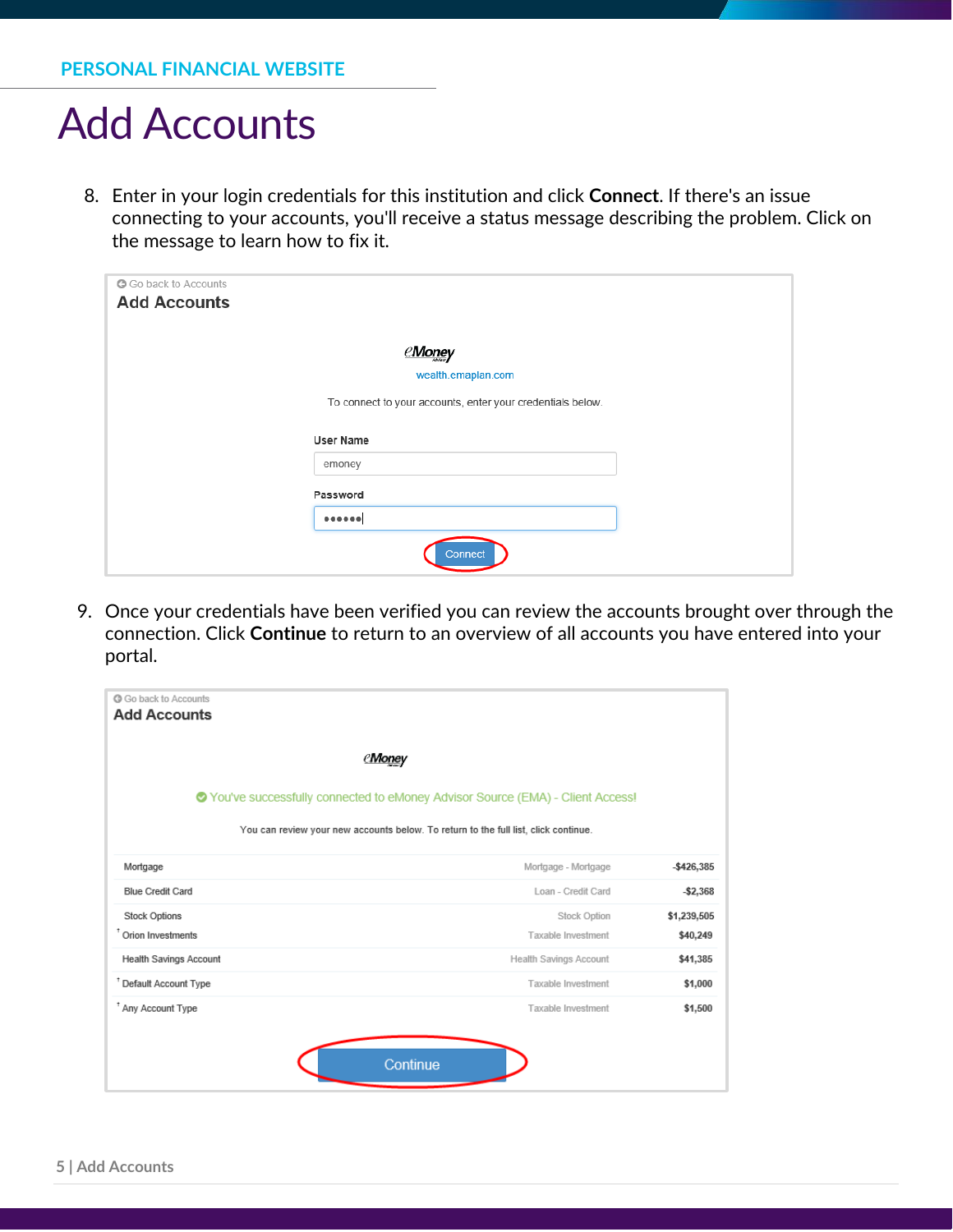10.On the Accounts page you can easily see when your accounts with an institution last updated or if any accounts are in an errored state.

| G Go back to Organizer<br>Accounts                                           |                                  |                                | Add                           |
|------------------------------------------------------------------------------|----------------------------------|--------------------------------|-------------------------------|
| <b><i>eMoney</i></b>                                                         |                                  | ¢Ë,<br>⋒<br>delete<br>settings | c<br>⊕<br>find new<br>refresh |
| <b>O</b> There is an important message about this institution. Click to view |                                  |                                |                               |
| Mortgage                                                                     | Mortgage - Mortgage              | 05/10/2016 09:03AM             | $-$426,385$                   |
| <b>Blue Credit Card</b>                                                      | Loan - Credit Card               | 05/10/2016 09:03AM             | $-52.368$                     |
| <b>Stock Options</b>                                                         | Stock Option                     | 05/10/2016 09:03AM             | \$1,239,505                   |
| <sup>†</sup> Permanent Life Insurance                                        | Life Insurance - Variable Univer | 05/10/2016 09:03AM             | \$14,500                      |
| Easy 123 Checking                                                            | Cash Equivalent - Checking       | 05/10/2016 09:03AM             | \$4,568                       |
| <sup>t</sup> Electric Orange                                                 | Cash Equivalent - Checking       | 05/10/2016 09:03AM             | \$3,000                       |
| <b>Fidelity Brokerage</b>                                                    | Taxable Investment               | 05/10/2016 09:03AM             | \$62,684                      |
| Fidelity 401(k)                                                              | Qualified Retirement - Tradition | 05/10/2016 09:03AM             | \$40,249                      |
| <sup>t</sup> Orion Investments                                               | Taxable Investment               | 05/10/2016 09:03AM             | \$40,249                      |
| <b>Health Savings Account</b>                                                | Health Savings Account           | 05/10/2016 09:03AM             | \$41,385                      |
| Any Account Type                                                             | Taxable Investment               | 05/10/2016 09:03AM             | \$1,500                       |
| Connection last updated 05/10/2016 09:03AM                                   |                                  |                                | wealth.emaplan.com            |

11.Each connection you establish will have its own specific maintenance required. For example, if you updated your password on the institution you will need to then update the credentials in your portal.

You can **Delete** the connection, **change your settings, find new accounts**, and **refresh** the connection at any time to pull over updated account values.

| G Go back to Organizer<br>Accounts | Add                                                       |
|------------------------------------|-----------------------------------------------------------|
| <u>eMone</u> y                     | ¢Ç<br>Θ<br>Ο<br>refresh<br>settings<br>find new<br>delete |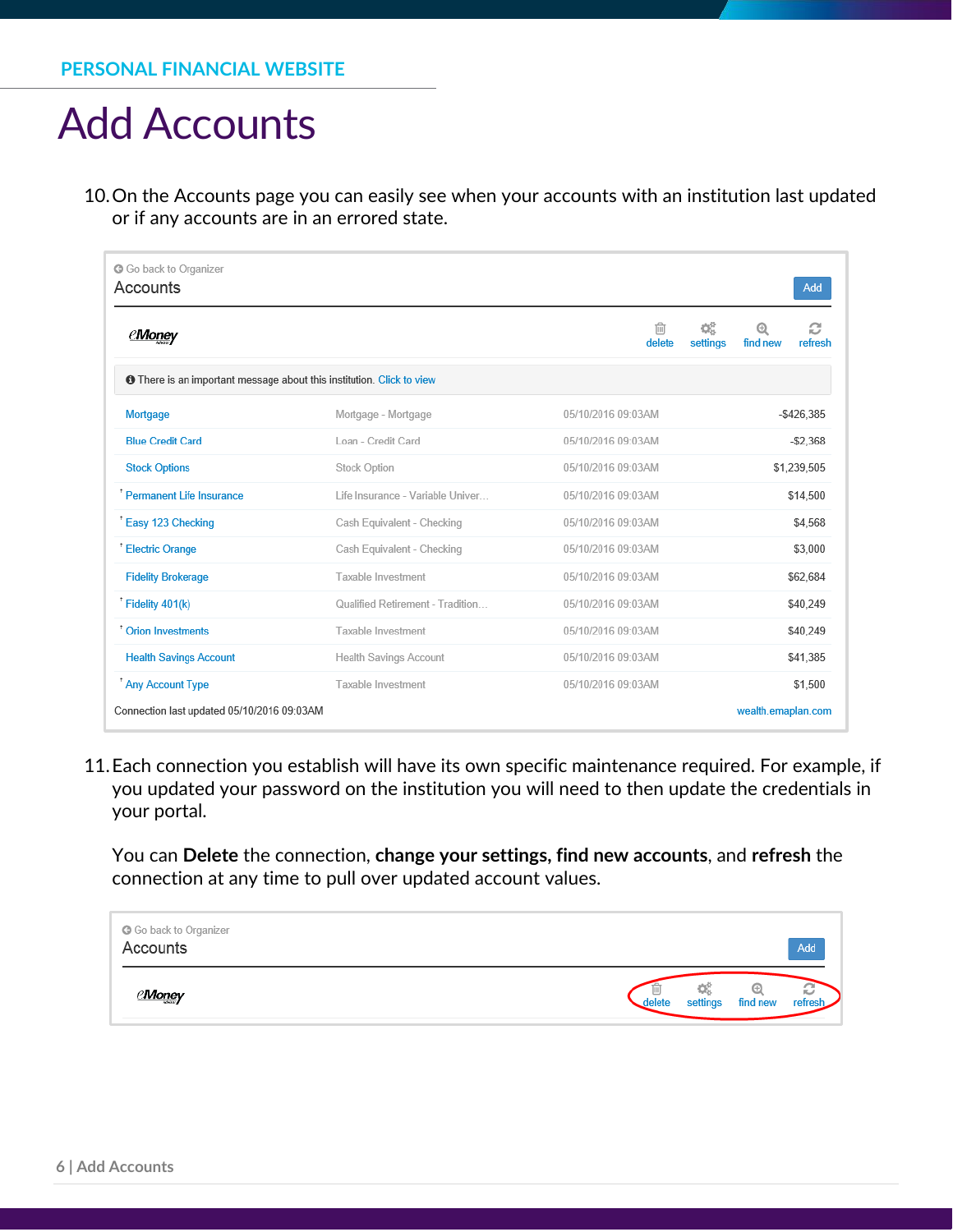12.The settings link gives you the option to enable your Advisor to find new accounts on your behalf.

| x<br><b>♦ SET ADVISOR PERMISSION</b>                                                                                                                                                                                                                                             |
|----------------------------------------------------------------------------------------------------------------------------------------------------------------------------------------------------------------------------------------------------------------------------------|
| Do you want your Advisor to be able to find accounts from eMoney Advisor Source (EMA)<br>- Client Access in the future?                                                                                                                                                          |
| • No, only I can find new accounts from this institution.<br>$\bigcirc$ Yes, my Advisor can find new accounts from this institution.<br>Your advisor will have the ability to find newly available accounts as well as existing accounts you may have<br>intentionally excluded. |
| <b>Save</b><br>Cancel                                                                                                                                                                                                                                                            |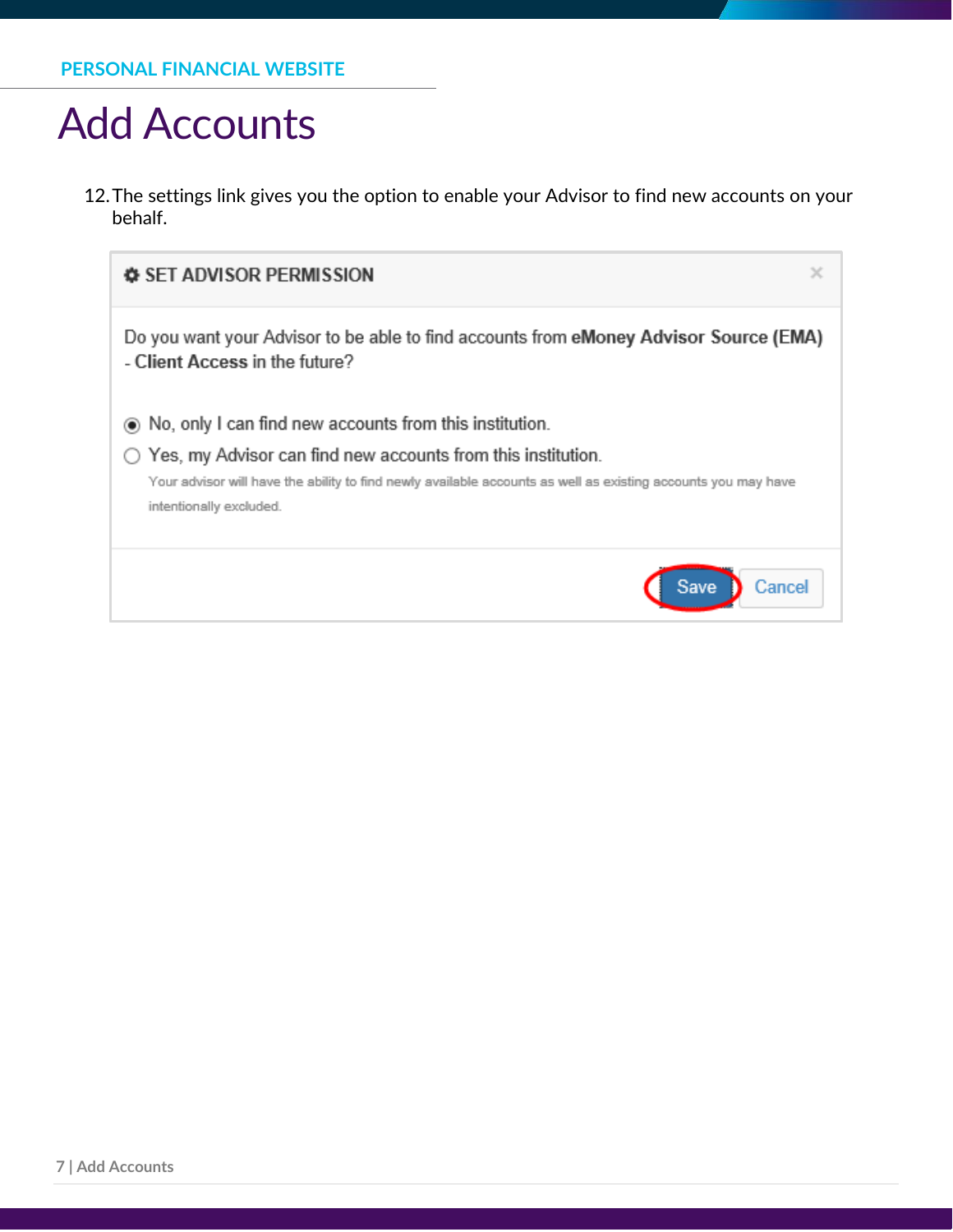If you do **not** have an online login to an institution, follow the below steps to enter accounts in manually. While manual accounts do NOT update, they help build a better financial snap shot for both you and your advisor.

1. Click **Add** on the Accounts page.

| G Go back to Organizer<br>Accounts |  |                                                    | Add |
|------------------------------------|--|----------------------------------------------------|-----|
| <u>eMoney</u>                      |  | <b>画 の 色 の</b><br>delete settings find new refresh |     |

2. Select "I don't have an online login to this account."

| <b>G</b> Go back to Accounts<br><b>Add Accounts</b> |                                                            |
|-----------------------------------------------------|------------------------------------------------------------|
|                                                     | Do you have an online login to your account's institution? |
|                                                     | I have an online login to this account                     |
|                                                     | don't have an online login to this account                 |
|                                                     | Cancel                                                     |

3. Select the type of account.

| G Go back to Accounts<br><b>Add Accounts</b>                             |              |                 |  |  |
|--------------------------------------------------------------------------|--------------|-----------------|--|--|
| What type of account is this?                                            |              |                 |  |  |
|                                                                          | Cash         | Investment      |  |  |
|                                                                          | Insurance    | Liability       |  |  |
|                                                                          | Stock Option | Note Receivable |  |  |
| <sup>6</sup> Accounts added from here will not be automatically updated. |              |                 |  |  |
| <b>Previous Step</b><br>Cancel                                           |              |                 |  |  |